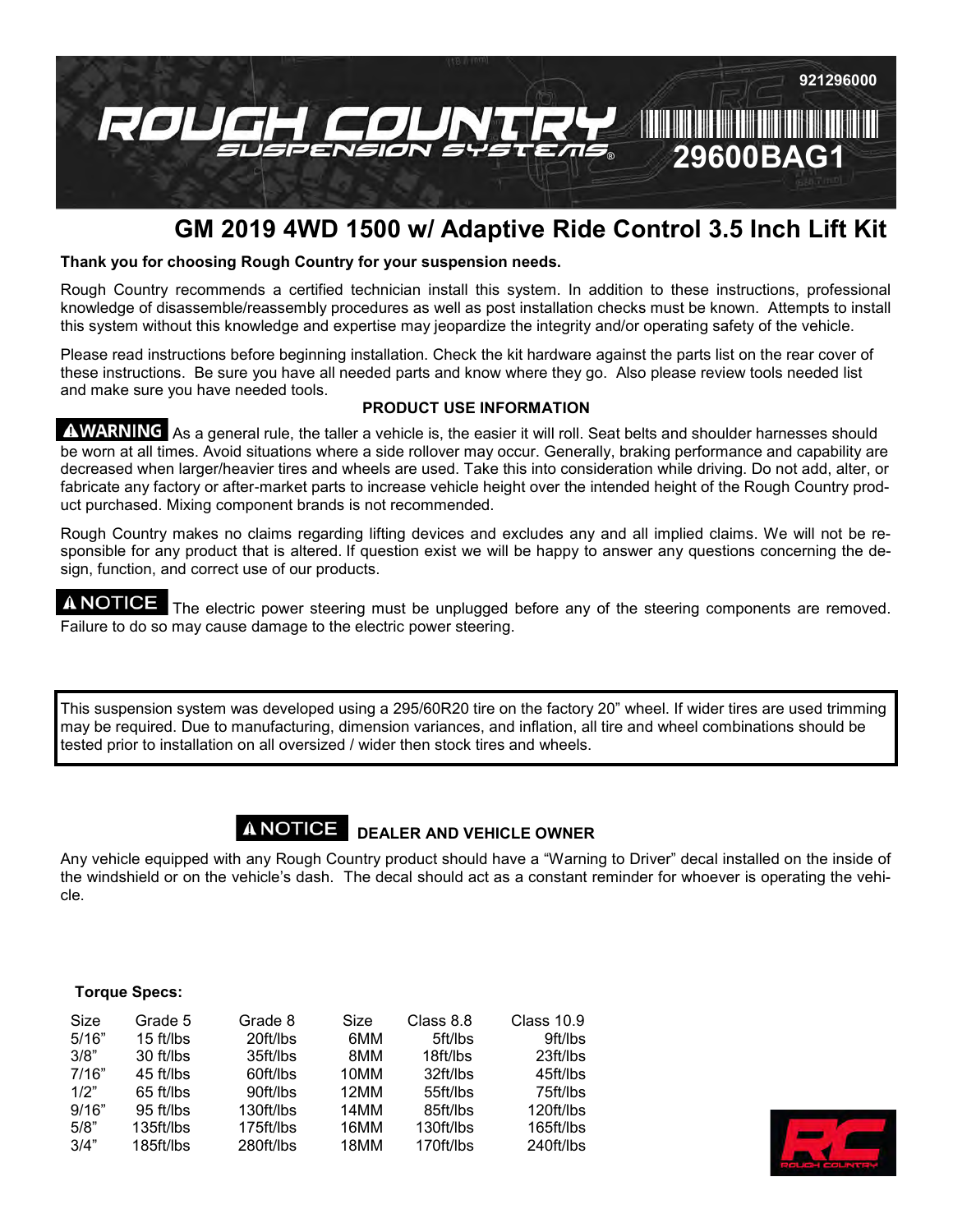#### **KIT CONTENTS:**

**-Right Side Upper Control Arm -Left Side Upper Control Arm -Strut Spacers -Pre Load Spacers -Rear Blocks -Rear Shock Brackets**

#### **TOOLS NEEDED:**

**10mm wrench and socket 13mm wrench and socket 15mm wrench and socket 17mm wrench and socket 18mm wrench and socket 19mm wrench and socket 21mm wrench and socket 22mm socket Torque Wrench Floor Jack Jack stands Ratchet Spring Compressor Wheel chocks**

#### **HARDWARE INCLUDED:**

**29600BAG** *(Adaptive Ride Control Arm):* M6 x1.0 Nylock Nuts x2

**29600BAG3** *(UCA Brake Line Bracket):* 1/4"-20 Nylock Nuts x2

- **10MMSTUDBAG-1** *(Strut Spacers):* 10mm Stud x6 10mm Hex Nuts x7 10mm Flat Washers x6 10mm Lock Washers x6 1/2" Jam Nut x1
- **1189BAG2** *(Rear Shock Brackets):* 14mm-2.0 x100mm bolts x2 14mm-2.0 Nylock Nuts x2 9/16 Flat Washer x2



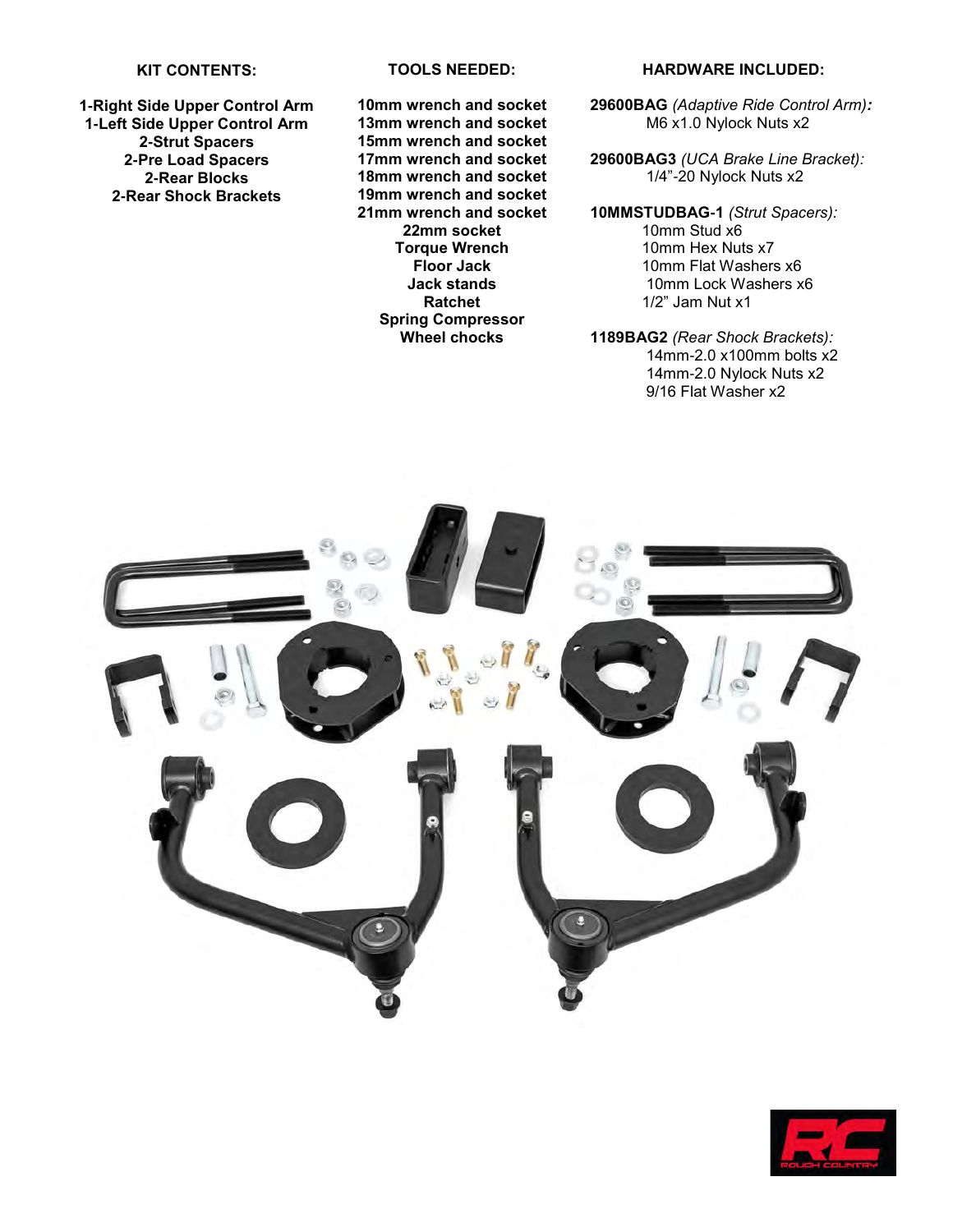# **INSTALLATION INSTRUCTONS**

- 1. Park the vehicle on a level surface and chock the rear wheels.
- 2. Jack up the front of the vehicle. Place jack stands under the frame rails and lower onto jack stands letting the front suspension hang.
- 3. Remove the tires and wheels using a 22mm socket.
- 4. Remove the 6 bolts holding the factory skid plates, using a 13mm socket. **See Photo 1.**
- 5. Unplug the 3 connectors going to the rack and pinion. **See Photo 2.**





- 6. Using a 21mm socket, loosen the tie-rod nut as shown in **Photo 3.** Using a hammer, strike the front of the mount to dislodge the tie rod end. Remove the nut and the tie rod from the knuckle.
- 7. Remove the ABS wire from the clip on the upper control arm mount. **See Photo 4.**





- 8. Disconnect the adaptive ride control plug from the strut. **See Photo 5.**
- 9. Using an 18mm wrench, loosen the upper ball joint nut. Do not completely remove the nut. Strike the knuckle with a hammer to release the ball joint taper. **See Photo 6.**
- 10. Remove the upper control arm nut and remove the control arm from the knuckle.
- 11. Support the lower control arm.





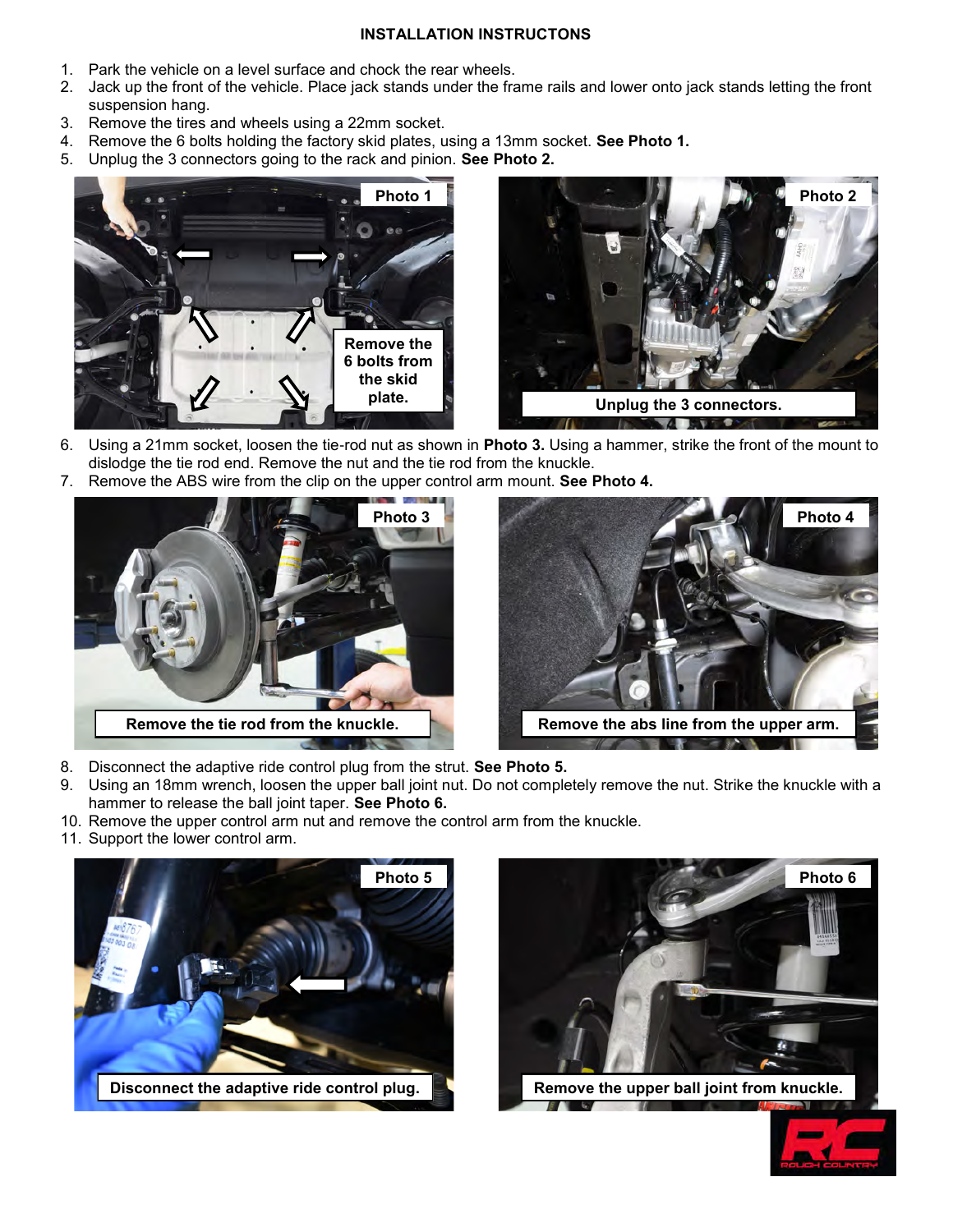- 12. Loosen the sway link nut to allow room to remove the strut. **See Photo 7.**
- 13. Remove the 2 lower strut bolts, using a 15mm socket. **See Photo 8.** Retain hardware.



- 14. On the passenger side, use a 13mm socket to remove the bolt holding the plastic wire loom that is attached to the frame and the upper strut tower. Retain hardware. (Inner fender was removed for pictures) **See Photo 9.**
- 15. Remove the 3 nuts from the top of the strut, using a 18mm wrench. **See Photo 10.** Retain hardware.
- 16. Remove the strut from the vehicle.





- 17. Place the strut into a strut compressor. Make sure to locate or mark the position of the lower barpin. Compress the spring to remove tension from the strut top plate. Remove the center nut with a 15mm socket. Retain factory nut. **See Photo 11.**
- 18. Remove the strut from the bottom of the assembly as shown in **Photo 12.**





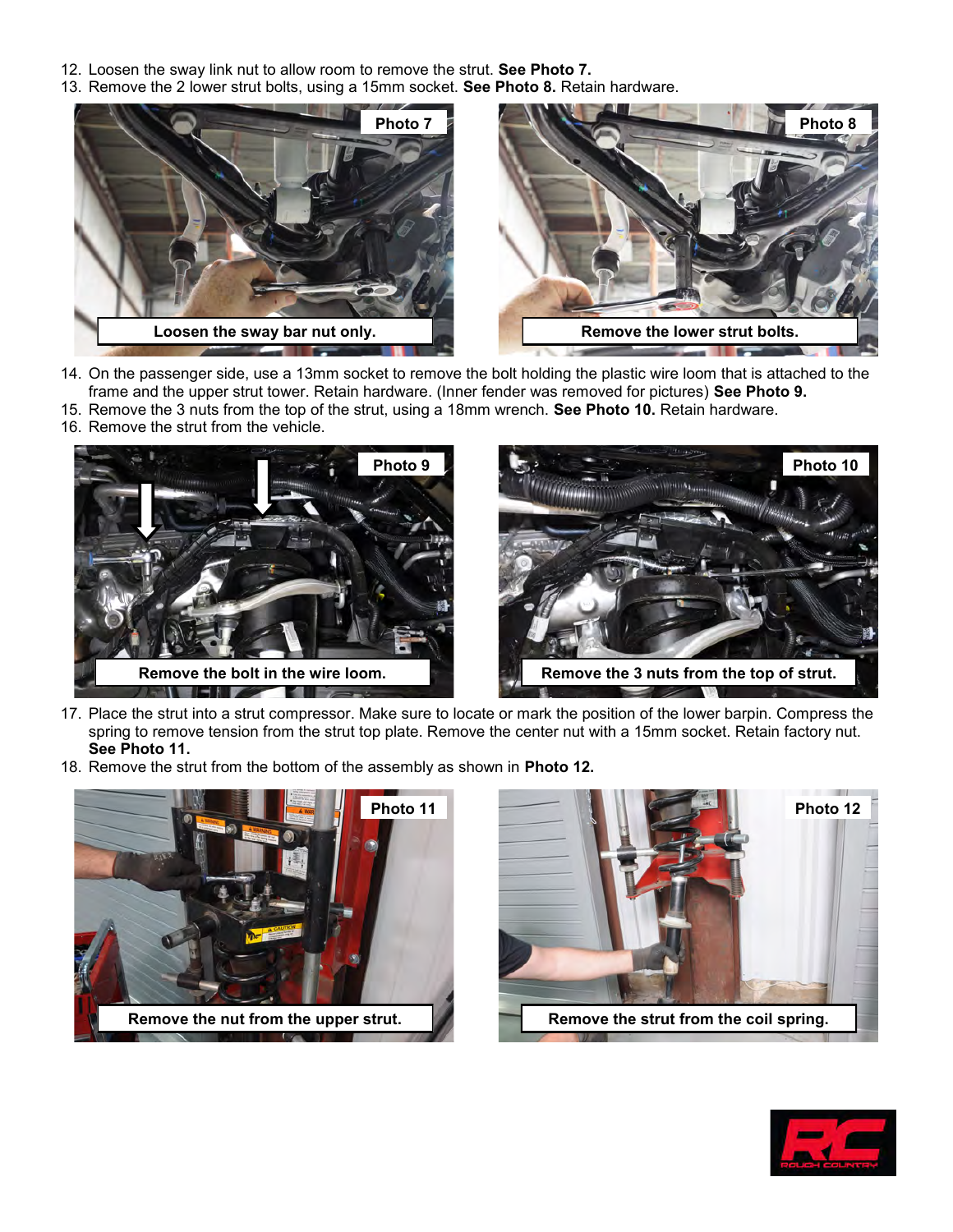- 19. Remove the factory lower coil spring isolator from the OEM strut. **See Photo 13.** Save for reuse.
- 20. Install the strut pre-load spacer onto the strut. Then, place the isolator onto the strut. **See Photo 14.**



- 21. Slide the strut up through the bottom of the factory coil spring and hand tighten the factory nut. Make sure the barpin is located in the same position by lining up the marks made on the strut. **See Photo 15.**
- 22. Using a 15mm socket tighten the center nut on the strut plate. Torque to 33-35 ft-lbs. **See Photo 16.**



- 23. Measure from the top of the stud down 3/8 inch, mark the stud and cut off with a cut off wheel to clear the strut spacer with the studs installed. **See Photo 17.**
- 24. Install the 10mm studs into the smaller holes in the strut spacer, using the supplied 1/2" jam nut to slide over each stud to act as a spacer allowing you to pull the stud through the hole with the 10mm hex nut and a 17mm wrench, locking the stud into place. Remove sleeve and repeat on the other five studs. **See Photo 18.**





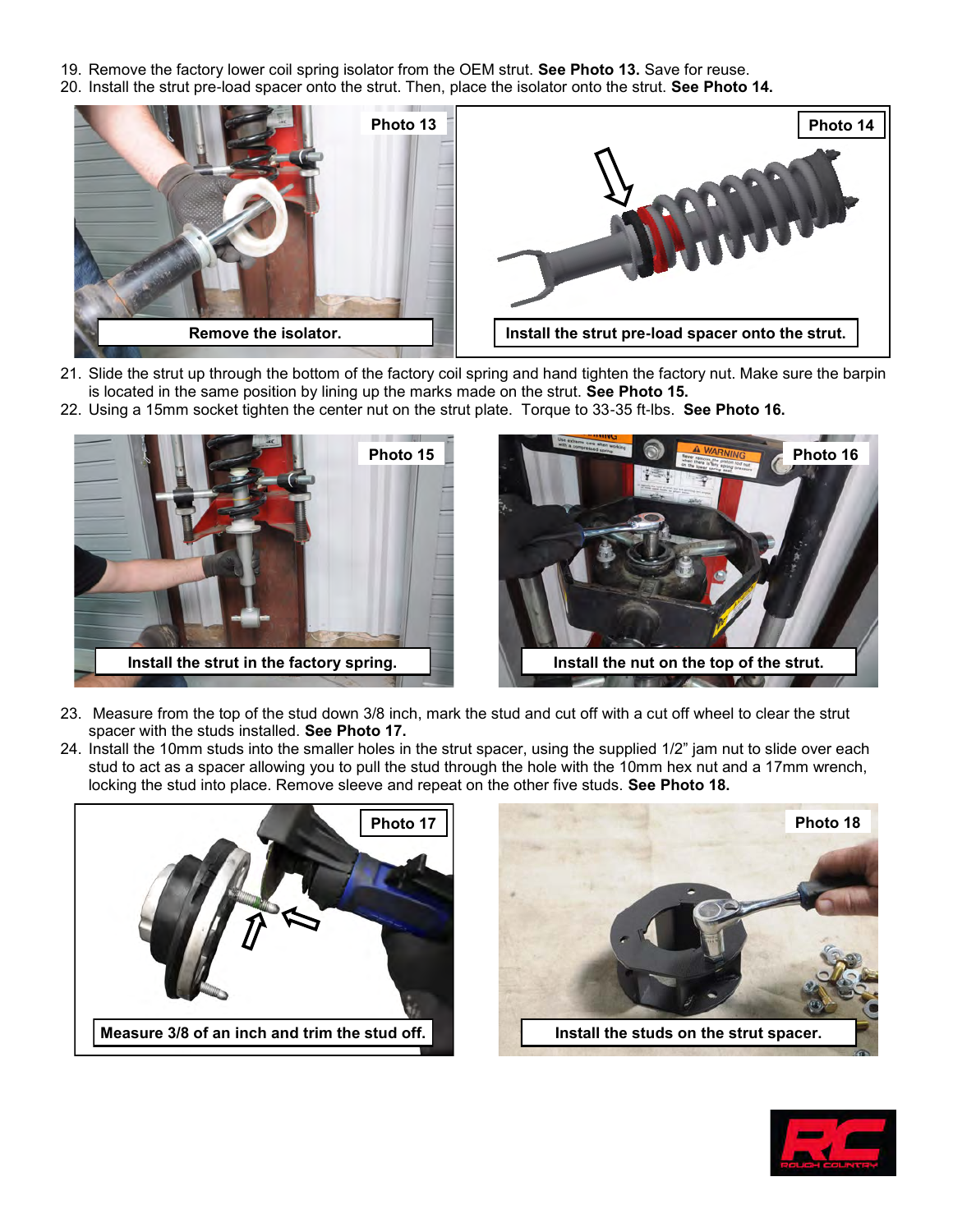- 25. Install the strut spacer on top of the factory strut, secure using the OE nuts, Torque to 45 ft-lbs. using an 18mm wrench. **See Photo 19.**
- 26. Remove the linkage rod off of the upper control arm ball stud. **See Photo 20.**



- 27. Mark the location of the upper control arm. Remove the 2 bolts and nuts from the upper control arm, use a 21mm socket and wrench. **See Photo 21.** Save for reuse.
- 28. Remove the upper control arm from the vehicle. **See Photo 22.**





- 29. Install the new supplied upper control arm in the stock location, using the OE hardware, align the marks made in step 27. Torque to 80 ft-lbs, using a 21mm socket and wrench. **See Photo 23.**
- 30. Install the strut into the factory mount on the frame, use the supplied nuts, flat washers, and lock washers (10MMSTUDBAG-1). **See Photo 24.** Hand tighten only.





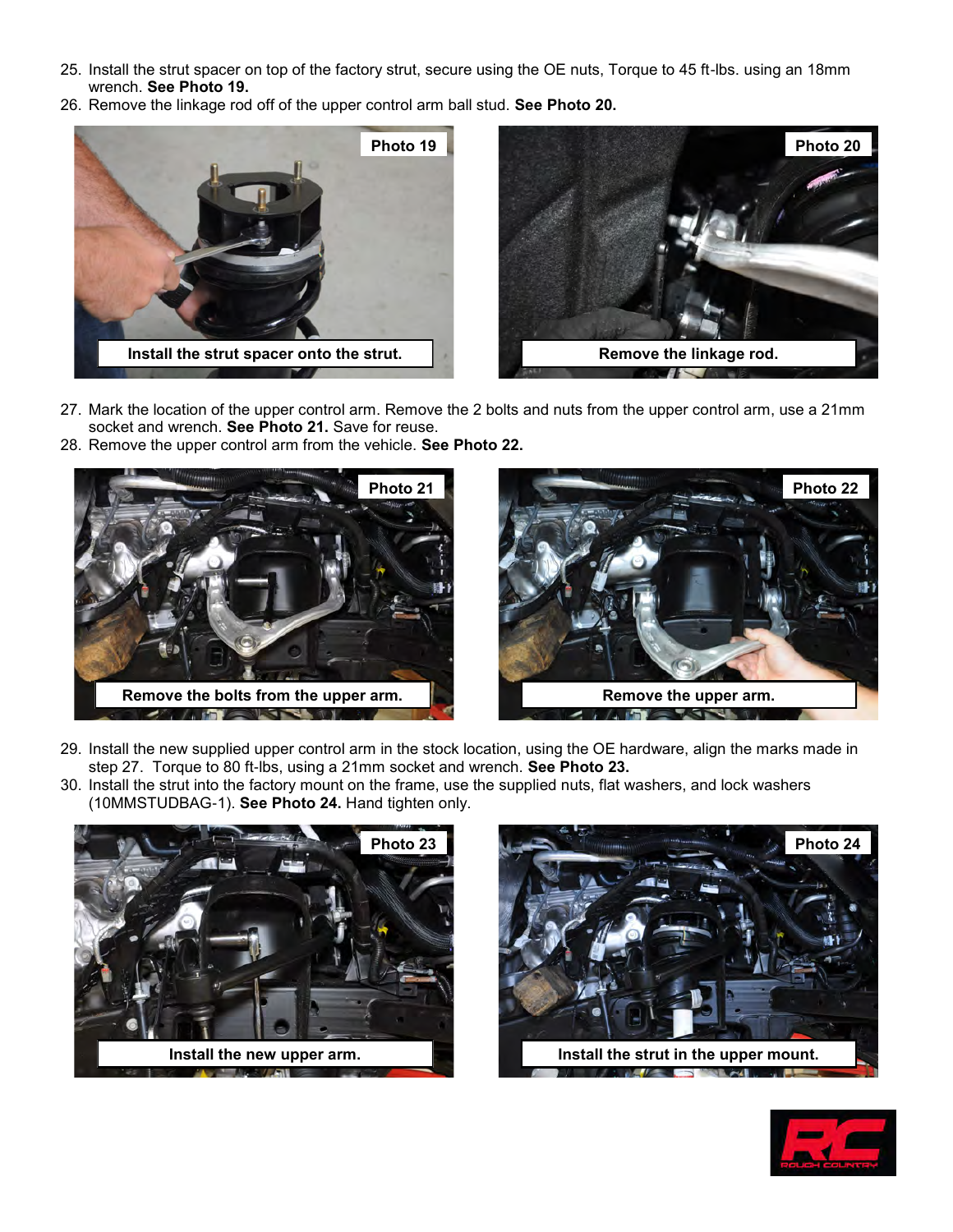- 31. Connect the strut to the lower control arm using the OE bolts and clips on the factory strut, Torque to 32 ft-lbs. using a 15mm socket. **See Photo 25.**
- 32. Connect the upper control arm to the knuckle, using the supplied nut and cotter pin, Torque to 40 ft-lbs. using a 18mm socket. **See Photo 26.**





- 33. Attach the brake line bracket to the stud on the upper control arm using the supplied 1/4" nuts (29600BAG3). Torque to 8ft-lbs using a 7/16" socket.
- 34. Torque the 3 upper strut nuts 32 ft-lbs, using a 17mm socket. **See Photo 27.**
- 35. Torque the sway link to 32 ft-lbs, using a 18mm socket. **See Photo 28.**





- 36. Install the wiring harness over the strut mount on top of the frame, tighten using a 13mm socket.
- 37. Install the tie rod onto the knuckle, Torque to 32 ft-lbs. using a 21mm socket. **See Photo 29.**
- 38. Connect the adaptive ride control plug onto the lower strut. **See Photo 30.**





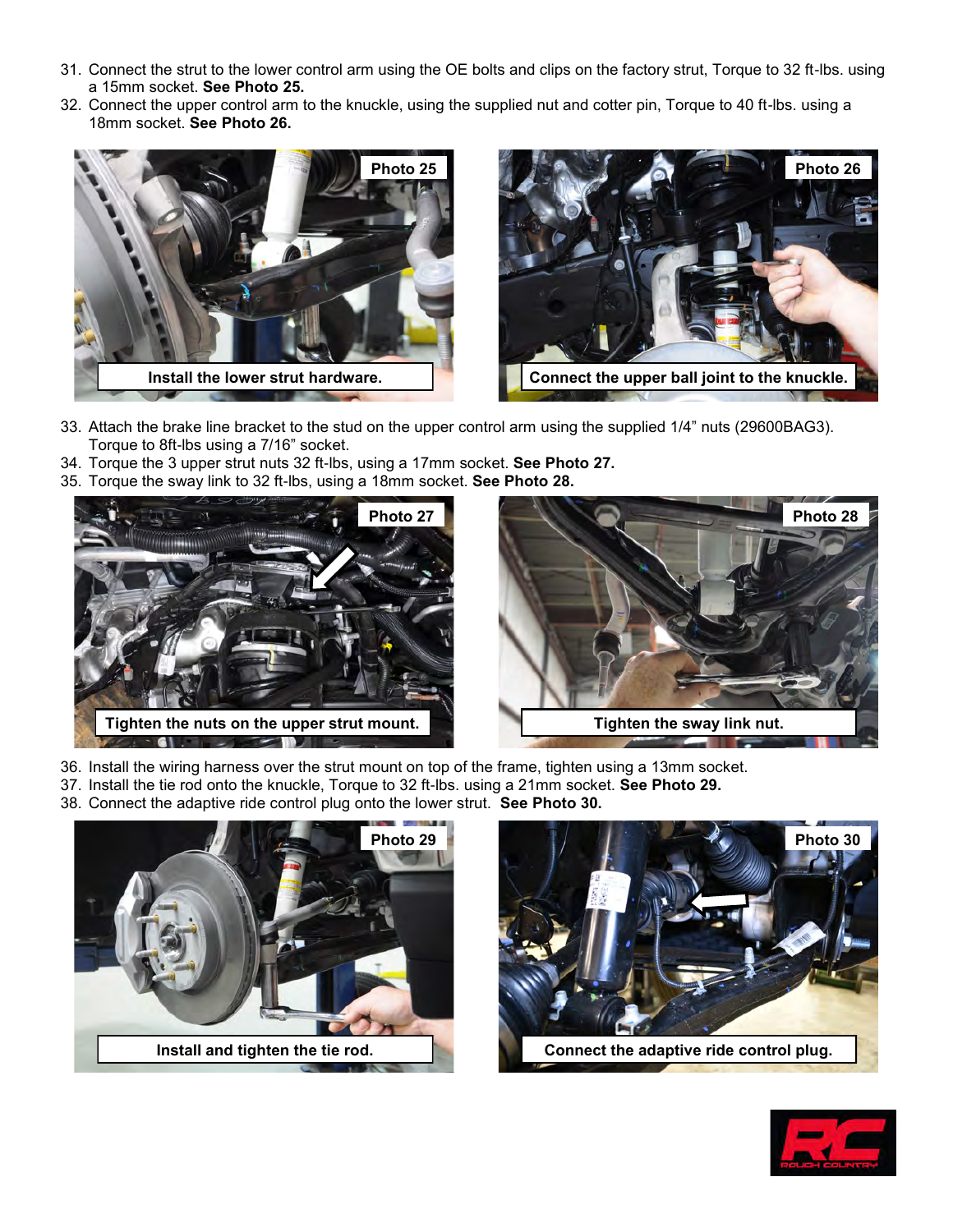- 39. Remove the ball stud from the upper control arm, using a 10mm wrench. **See Photo 31.**
- 40. Install the ball stud into the mount on the new upper control arm, using the supplied M6 x1.0 nylock nut (29600BAG) tighten using a 10mm wrench. **See Photo 32.**





- 41. Connect the linkage onto the ball stud on the control arm. **See Photo 33.**
- 42. Reconnect the plugs to the rack and pinion and the differential actuator. **See Photo 34.**





- 43. Install the skid plates onto the original mounts on the vehicle, secure using the 6 factory bolts. Tighten using a 15mm socket. **See Photo 35.**
- 44. Install the wheels and tires. Tighten using a 22mm socket.

**AWARNING** Take caution when installing the wheels, making sure they completely clear the brake cali**per. Any pressure on the brake caliper from the wheel will cause an error in the brake system. The braking system will not function properly. The vehicle will have to be reset by a GM dealership.** 44. Jack the vehicle up, remove the jack stands and lower onto the ground.

- 45. Remove the wheel chocks from the rear of the vehicle.
- 
- 46. The front-end will need to have an alignment.



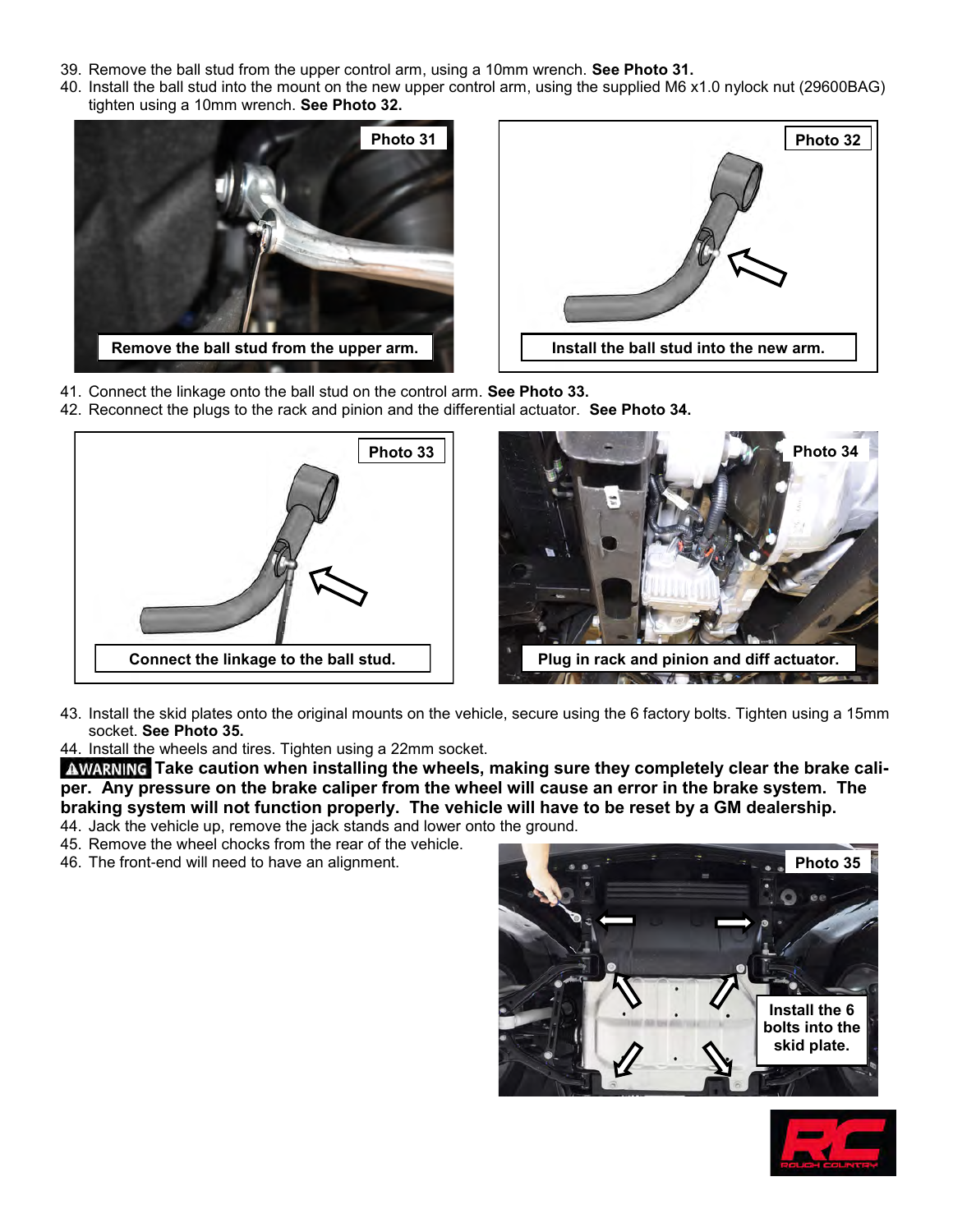## **REAR INSTALLATION INSTRUCTONS**

- 1. Park the vehicle on a level surface and chock the front wheels.
- 2. Jack up the rear of the vehicle. Place jack stands under the frame rails and lower onto jack stands letting the rear suspension hang. Place a jack under the rear differential.
- 3. Remove the tires and wheels using a 22mm socket.
- 4. Unplug the adaptive ride control plug from both rear shocks. **See Photo 1.**
- 5. Remove the bolt from the shock on the axle, using a 21mm wrench and socket. **See Photo 2.** Save hardware for reuse.





- 6. Place a jack under the rear axle, remove the 2 U-bolts from around the leaf spring, use a 21mm socket. **See Photo 3. Save the U-bolt plate for reuse.** The U-bolts and nuts will not be reused.
- 7. Lower the jack down and install the supplied block, with the tallest height to the rear of the vehicle. **See Photo 4.**
- 8. Lift the axle up to seat the leaf spring pin into the rear block.





9. Install the supplied U-bolts and nuts onto the leaf spring. Torque the U-bolts to 90 ft-lbs. using a 22mm socket. **See Photo 5.**